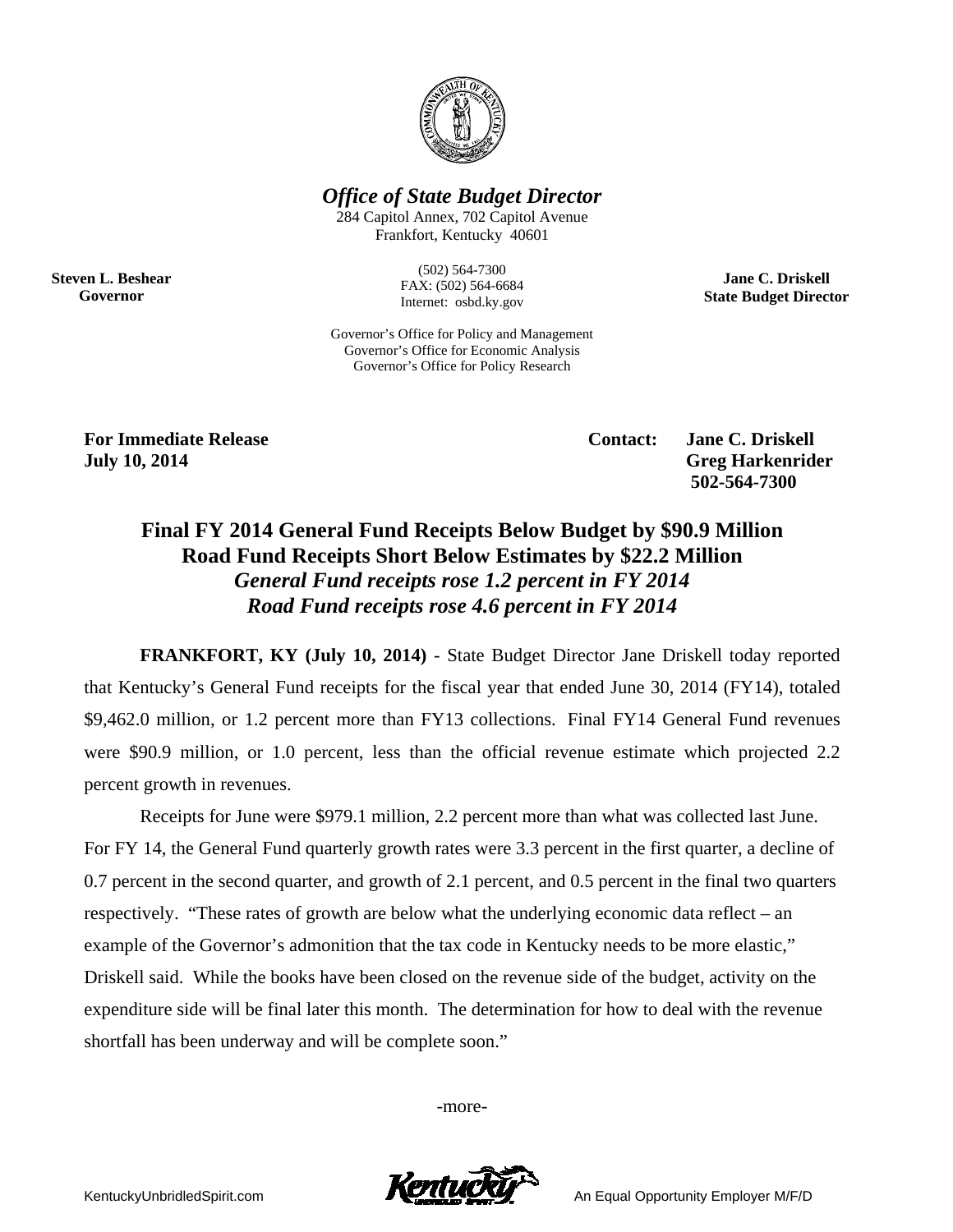#### A summary of General Fund collections for FY14 and FY13 is shown in Table 1.

|                      |             |             | <b>Difference</b> | <b>Difference</b> |
|----------------------|-------------|-------------|-------------------|-------------------|
|                      | <b>FY14</b> | <b>FY13</b> | $($$ mil)         | $\frac{0}{0}$     |
| Sales and Use        | \$3,131.1   | \$3,021.8   | 109.3             | 3.6               |
| Individual Income    | 3,749.3     | 3,723.0     | 26.3              | 0.7               |
| Corporation Income   | 475.1       | 400.8       | 74.4              | 18.6              |
| <b>LLET</b>          | 199.3       | 246.1       | $-46.8$           | $-19.0$           |
| Coal Severance       | 197.5       | 230.5       | $-33.0$           | $-14.3$           |
| Cigarette Taxes      | 228.1       | 238.7       | $-10.6$           | $-4.4$            |
| <b>Alcohol Taxes</b> | 128.5       | 121.8       | 6.8               | 5.6               |
| Property             | 562.4       | 558.4       | 4.0               | 0.7               |
| Lottery              | 219.5       | 215.3       | 4.2               | 2.0               |
| Other                | 571.2       | 592.0       | $-20.8$           | $-3.6$            |
| <b>TOTAL</b>         | \$9,462.0   | \$9,348.3   | 113.7             | $1.2\,$           |

#### **Table 1 Summary of General Fund Receipts FY14 and FY13**

#### **Individual Income Tax:**

Individual income tax receipts increased \$26.3 million, or 0.7 percent, from last year as increases in withholding offset a decline in declaration payments and a slight decline in returns. Both declining components were unanticipated as they conflict with recent legislative changes and the economic trends. Growth of 0.7 percent in individual income tax receipts is a significant slowdown from what the Commonwealth has experienced in the past three years following the recession in which rates of growth were 8.3 percent, 2.8 percent and 6.0 percent.

### **Sales and Use Taxes:**

Sales and use tax receipts posted the largest nominal increase over FY13 levels, growing \$109.3 million, or 3.6 percent. The rate of growth in this account was welcome given it has declined in three of the five previous years.

### **Business Taxes:**

Corporation income tax collections rose \$74.4 million, or 18.6 percent, reflecting the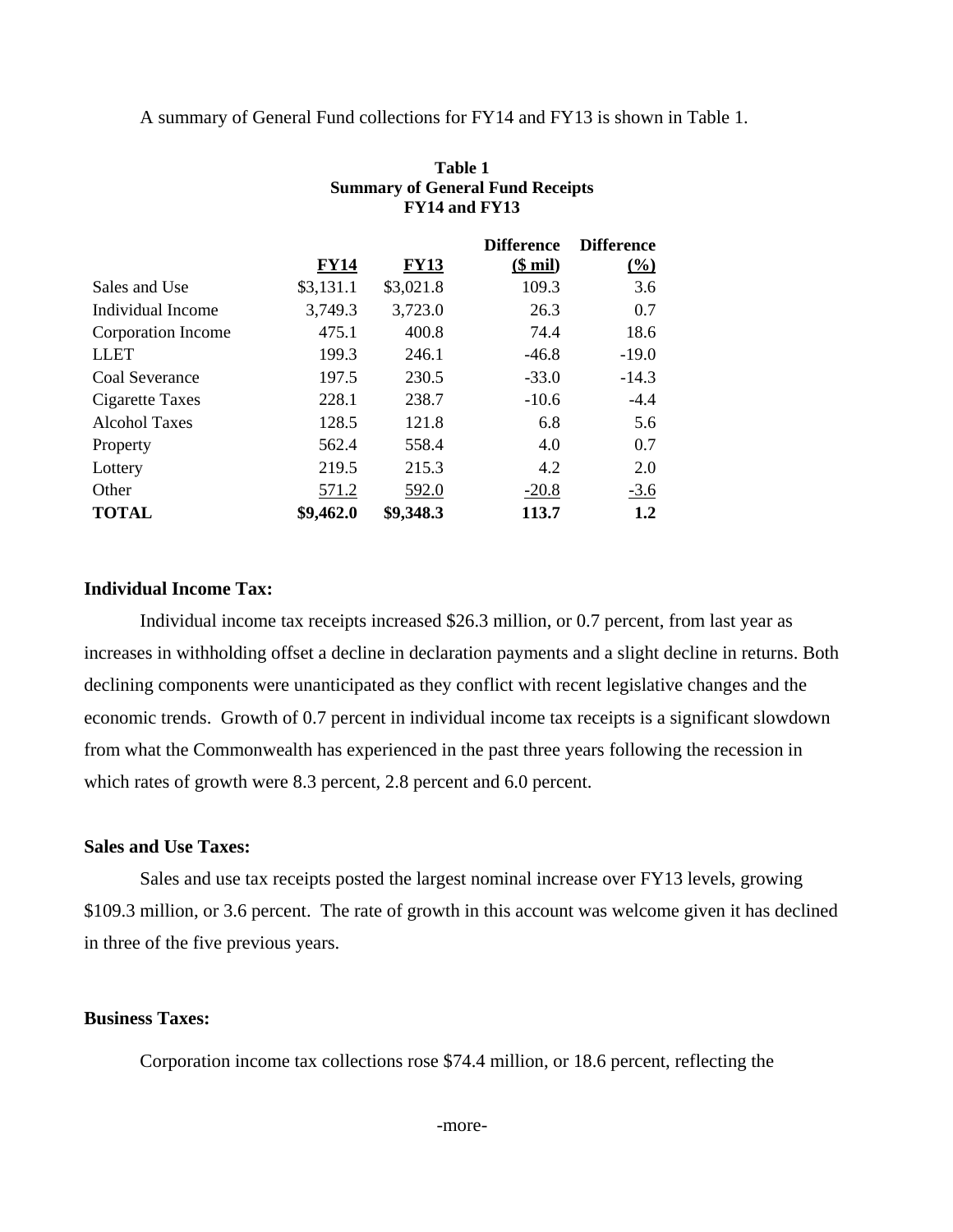increased profitability of businesses operating in the state. The limited liability entity tax (LLET) decreased 19.0 percent from last year, or \$46.8 million. The decline is partially attributable to the tax amnesty and compliance programs which inflated FY13 collections. The LLET typically moves in a counter-cyclical fashion when compared to corporation income tax receipts.

### **Tobacco and Alcohol Taxes:**

Cigarette tax receipts decreased \$10.6 million, or 4.4 percent, in FY14 due to reduced sales and the transition by some smokers to roll-your-own cigarettes, little cigars, or other alternatives. This marks the fourth consecutive annual decline in cigarette tax collections. Taxes on beer, wine, and distilled spirits increased \$6.8 million, or 5.6 percent, in FY14 with only distilled spirits consumption receipts declining.

#### **Coal Severance Taxes:**

Coal severance taxes fell 14.3 percent, or \$33.0 million, in FY14, close to forecasted expectations. Total collections for the fiscal year were \$197.5 million, the lowest since FY05, and a sharp decline from the record high of nearly \$300 million set two years ago. Increased Federal Government scrutiny of mining permits, emissions, mining, and burning of coal has led to weak prices on the spot market and a decline in demand.

### **Property Taxes:**

Property tax receipts increased 0.7 percent or \$4.0 million from FY13. Tax receipts on real property grew only 0.1 percent as the state continues to recover from the national housing recession. The state real property tax rate which declines when assessment growth exceeds 4 percent, has remained unchanged at 12.2 cents since 2008. Both real and tangible property tax receipts increased for the year, comprising over 85 percent of total property tax collections.

#### **Lottery and Other Revenues:**

Receipts from the Kentucky Lottery Corporation grew 2.0 percent, or \$4.2 million, to post a dividend to the Commonwealth of \$219.5 million. The lottery dividend was \$4.5 million below the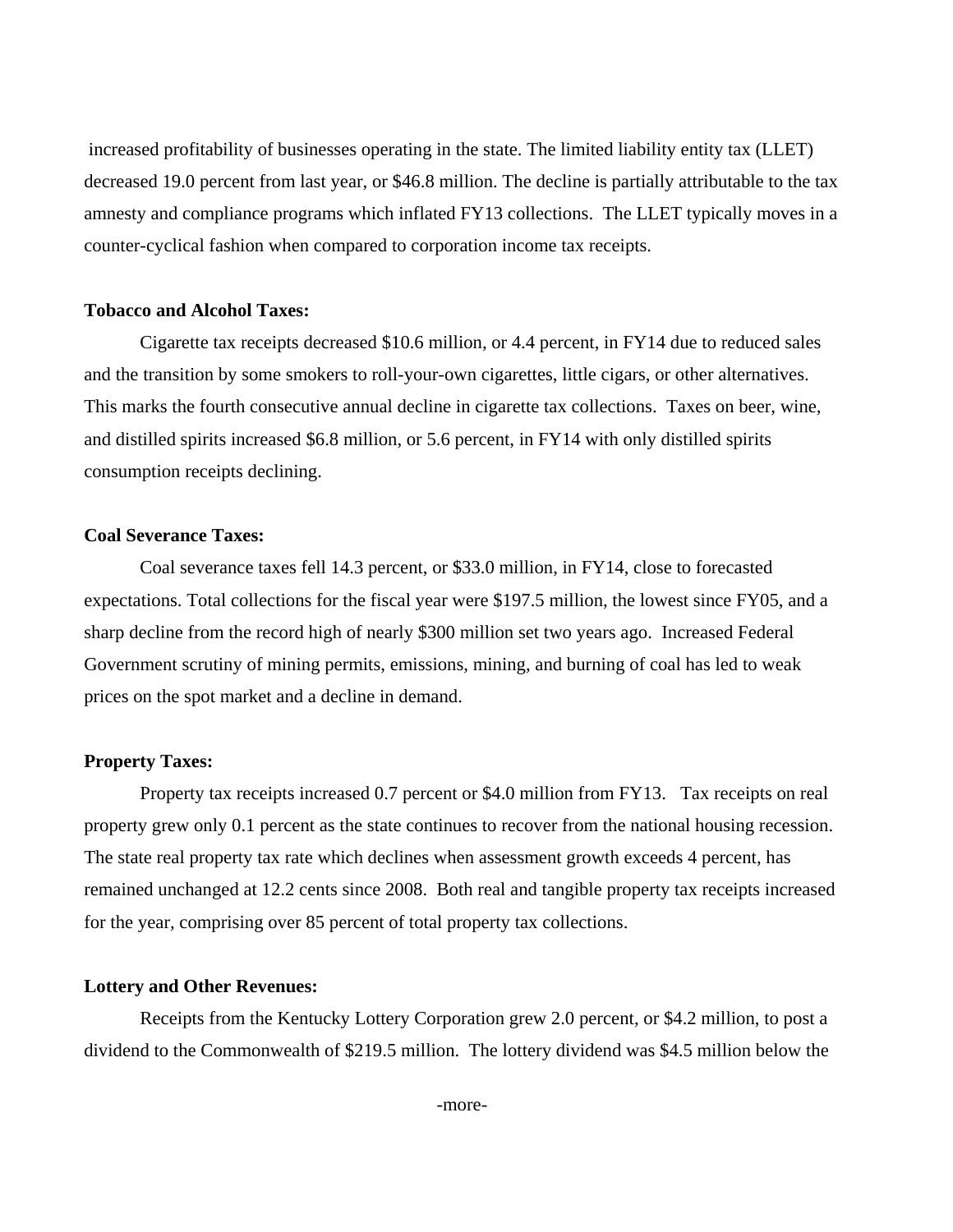official estimate of \$224.0 million. The "other" category, which includes multiple other sources such as bank franchise taxes, insurance premium taxes, telecommunications taxes, departmental fees, abandoned property, inheritance taxes, and the Public Service Commission assessment, decreased 3.6 percent or \$20.8 million.

Table 2 compares General Fund collections to the official revenue forecast. Actual receipts were \$90.9 million or 1.0 percent less than the official estimate.

|                       | <b>FY 14</b> | <b>FY 14</b>    | <b>Difference</b> | <b>Difference</b> |
|-----------------------|--------------|-----------------|-------------------|-------------------|
|                       | Actual       | <b>Estimate</b> | ( <b>§</b> mil)   | $\frac{0}{0}$     |
| Sales and Use         | \$3,131.1    | \$3,099.3       | 31.8              | 1.0%              |
| Individual Income     | 3,749.3      | 3,812.3         | $-63.0$           | $-1.7\%$          |
| Corporation Income    | 475.1        | 460.5           | 14.6              | 3.2%              |
| <b>LLET</b>           | 199.3        | 231.7           | $-32.4$           | $-14.0%$          |
| <b>Coal Severance</b> | 197.5        | 200.6           | $-3.1$            | $-1.5%$           |
| Cigarette Taxes       | 228.1        | 231.2           | $-3.1$            | $-1.4%$           |
| <b>Alcohol Taxes</b>  | 128.5        | 125.2           | 6.8               | 5.6%              |
| Property              | 562.4        | 568.9           | $-6.5$            | $-1.1%$           |
| Lottery               | 219.5        | 224.0           | $-4.5$            | $-2.0%$           |
| Other                 | 571.2        | 599.2           | $-28.0$           | $-4.7%$           |
| <b>TOTAL</b>          | \$9,462.0    | \$9,552.9       | $-90.9$           | $-1.0%$           |

### **Table 2 Summary of FY14 General Fund Receipts Actual vs. Official Estimate**

Final FY14 General Fund revenues were \$90.9 million, or 1.0 percent, less than the official revenue estimate which projected 2.2 percent growth in revenues. Sales and use tax receipts exceeded the estimate by 1.0 percent. The individual income tax was below the forecasted level by \$63.0 million, or 1.7 percent. Corporation income tax receipts exceeded expectations by \$14.6 million, or 3.2 percent. Limited liability entity tax receipts were below forecasted levels by \$32.4 million. The coal severance tax was \$3.1 million below the official estimate while property taxes were 1.1 percent below the official estimates. Cigarette taxes were below the estimate by \$3.1 million. Lottery receipts were below the official forecast by 2.0 percent while all other taxes were 4.7 percent below the official estimate.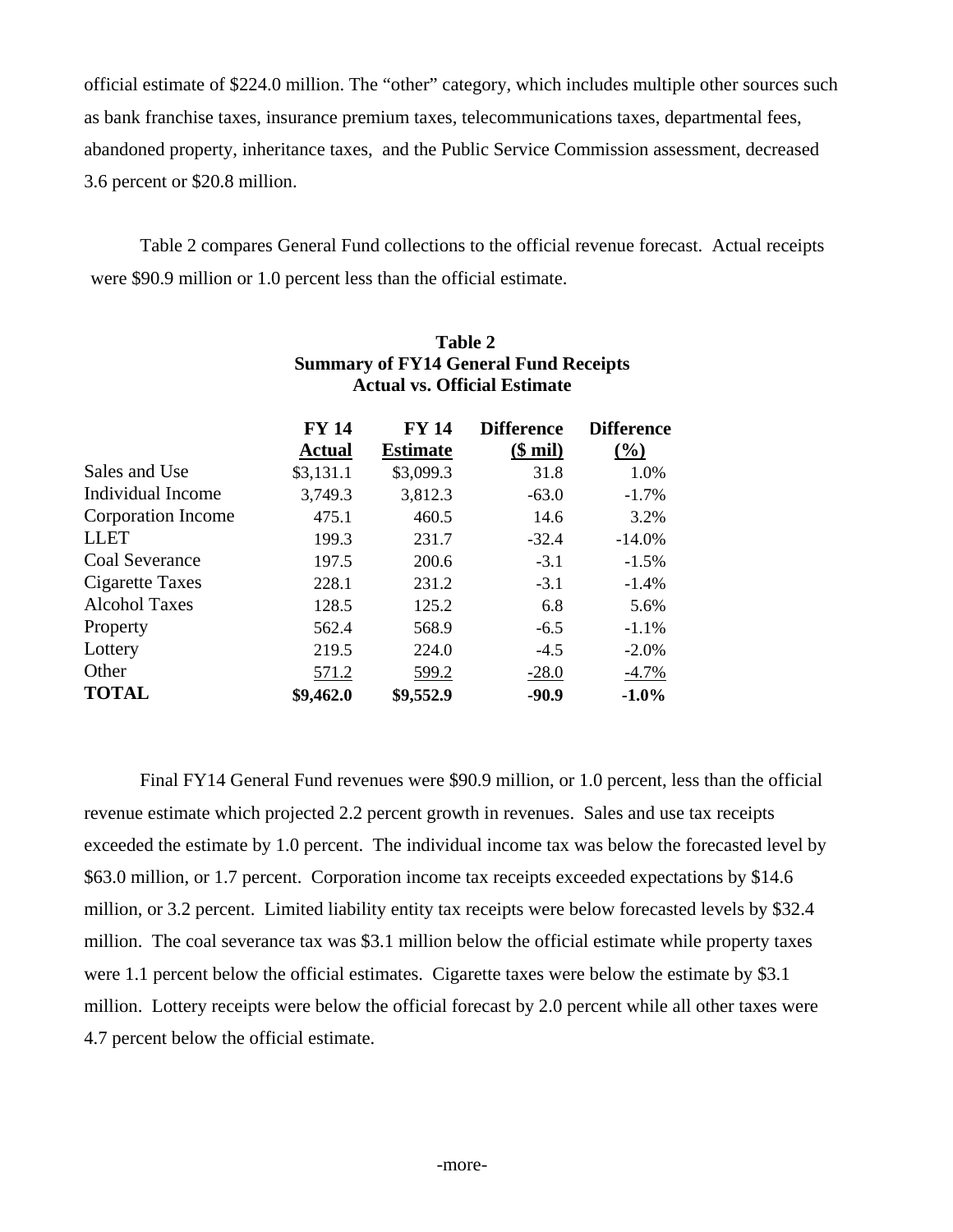### **Road Fund**

Road Fund revenues for FY14 were \$1,560.4 million, an increase of 4.6 percent from the previous fiscal year. Receipts for June rose 1.7 percent. Total FY14 receipts exceeded the FY13 level by \$68.8 million as increases in motor fuels and motor vehicle usage tax accounted for the majority of the growth. Details of Road Fund collections for FY14 and FY13 are shown in Table 3.

| Table 3                              |
|--------------------------------------|
| <b>Summary of Road Fund Receipts</b> |
| FY14 and FY13                        |

|                          | <b>Actual</b> | <b>Actual</b> |             | Difference Difference |
|--------------------------|---------------|---------------|-------------|-----------------------|
|                          | <b>FY14</b>   | <b>FY13</b>   | $$$ mil)    | $(\%)$                |
| <b>Motor Fuels</b>       | \$886.2       | \$838.3       | 47.8        | 5.7                   |
| Motor Vehicle Usage      | 443.0         | 426.8         | 16.2        | 3.8                   |
| Motor Vehicle License    | 101.9         | 102.3         | $-0.4$      | $-0.4$                |
| Motor Vehicle Operator   | 16.2          | 16.0          | 0.2         | 0.6                   |
| <b>Weight Distance</b>   | 76.9          | 74.9          | 2.0         | 2.6                   |
| <b>Investment Income</b> | 4.0           | $-0.4$        | 4.4         | <b>NA</b>             |
| Other                    | 32.2          | 33.6          | <u>-1.4</u> | $-4.3$                |
| <b>TOTAL</b>             | \$1,560.4     | \$1,491.6     | 68.8        | 4.6                   |

 Motor fuels tax receipts rose by \$47.8 million or 5.7 percent in FY14 and provided most of the growth in Road Fund revenues. The growth resulted from the automatic statutory increase in the variable tax rate due to increased wholesale prices in the first two quarters of the fiscal year. This increase helped counteract a decline in taxable gallons of fuel sold. Motor vehicle usage taxes rose \$16.2 million, or 3.8 percent. Motor vehicle license receipts decreased \$400,000 while motor vehicle operators' receipts grew by \$100,000. Investment income grew \$4.4 million and "other" income declined \$1.3 million.

Road Fund collections for FY14 fell short of the official consensus estimate by \$22.2 million, or 1.4 percent, as shown in Table 4.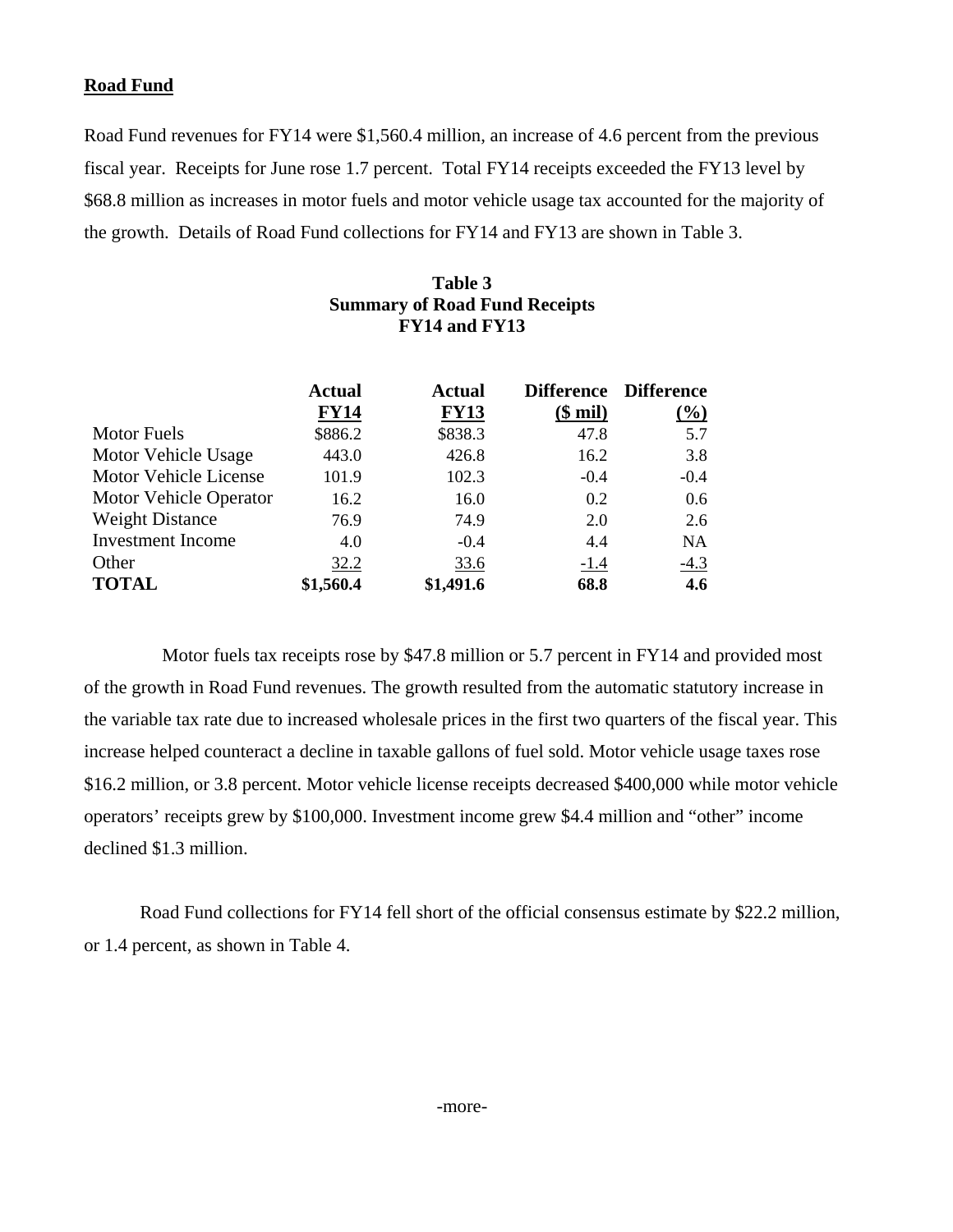## **Table 4 Summary of FY14 Road Fund Receipts Actual vs. Official Estimate**

|                                | <b>FY 14</b>  | <b>FY 14</b>    | <b>Difference</b> | <b>Difference</b> |
|--------------------------------|---------------|-----------------|-------------------|-------------------|
|                                | <b>Actual</b> | <b>Estimate</b> | $$$ mil)          | $\frac{6}{2}$     |
| <b>Motor Fuels</b>             | \$886.2       | \$900.7         | $-14.5$           | $-1.6$            |
| Motor Vehicle Usage            | 443.0         | 448.4           | $-5.4$            | $-1.2$            |
| Motor Vehicle License          | 101.9         | 101.3           | 0.6               | 0.6               |
| <b>Motor Vehicle Operators</b> | 16.2          | 16.1            | 0.0               | 0.3               |
| <b>Weight Distance</b>         | 76.9          | 76.1            | 0.8               | 1.0               |
| <b>Investment</b> Income       | 4.0           | 2.8             | 1.2               | <b>NA</b>         |
| Other                          | 32.2          | 37.2            | $-5.0$            | $-15.5$           |
| <b>TOTAL</b>                   | \$1,560.4     | \$1,582.6       | $-22.2$           | $-1.4$            |

Among the two largest accounts, motor fuels and motor vehicle usage taxes, revenue collections were below the estimates by \$19.9 million. All other accounts, taken together, were \$2.3 million below forecasted levels. As with the General Fund, the determination for how to deal with the revenue shortfall has been underway and will be complete soon.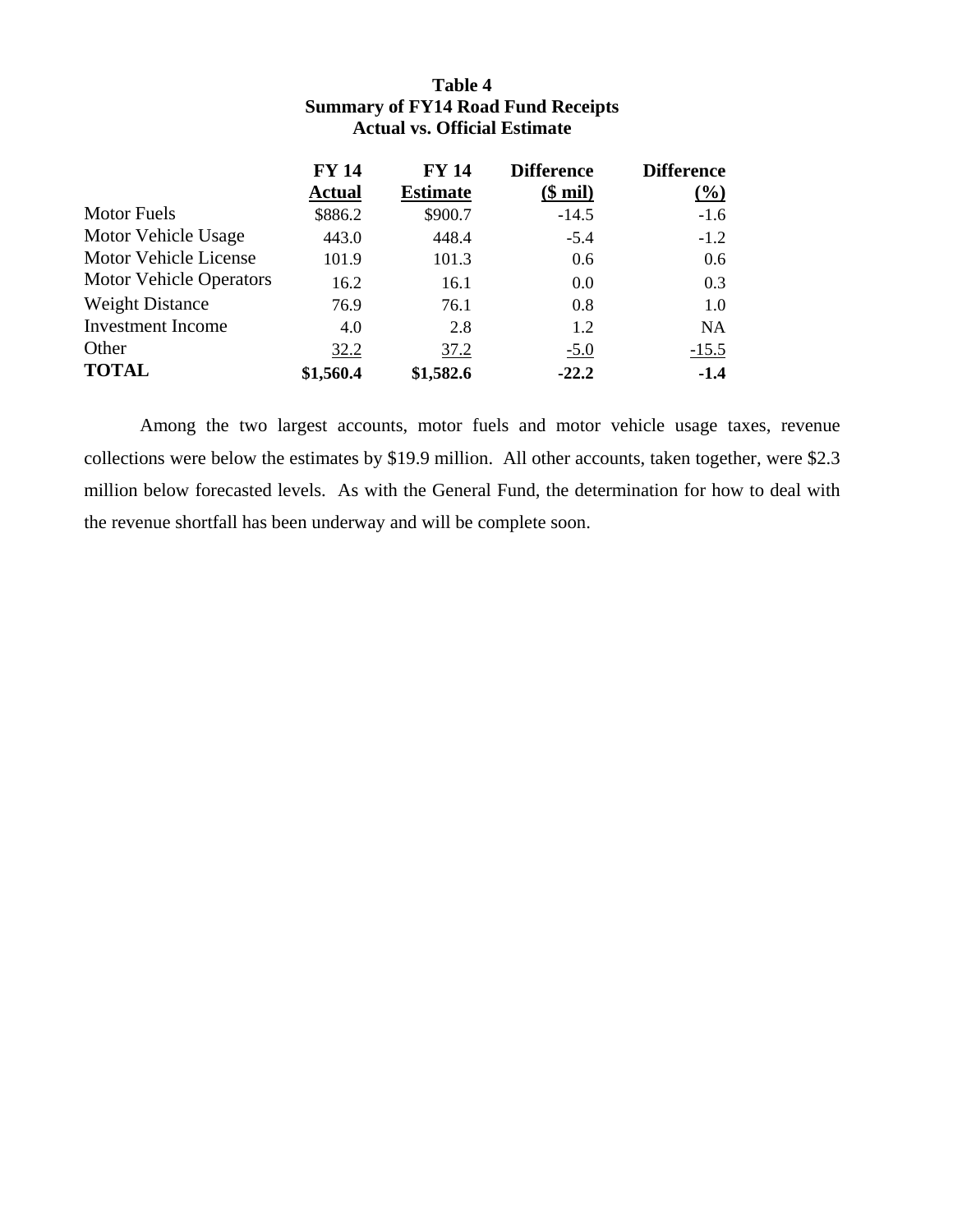#### **KENTUCKY STATE GOVERNMENT REVENUE 1. GENERAL FUND REVENUE**

|                                                                             |                            | <b>JUNE</b>                |                     |                              | <b>JULY THROUGH JUNE</b>     |                   |
|-----------------------------------------------------------------------------|----------------------------|----------------------------|---------------------|------------------------------|------------------------------|-------------------|
|                                                                             | 2014                       | 2013                       | % Change            | FY 2014                      | FY 2013                      | % Change          |
| <b>TOTAL GENERAL FUND</b>                                                   | \$979,118,576              | \$957,677,733              | $2.2\%$             | \$9,462,035,017              | \$9,348,326,000              | 1.2%              |
| <b>Tax Receipts</b>                                                         | \$937,952,288              | \$904,855,008              | 3.7%                | \$9,126,466,009              | \$8,992,372,146              | 1.5%              |
| <b>Sales and Gross Receipts</b>                                             | \$319,089,254              | \$311,463,023              | 2.4%                | \$3,716,809,229              | \$3,616,732,159              | 2.8%              |
| <b>Beer Consumption</b>                                                     | 565,132                    | 549,225                    | 2.9%                | 6,226,880                    | 6,190,085                    | 0.6%              |
| Beer Wholesale                                                              | 5.659.418                  | 5,254,615                  | 7.7%                | 57,969,185                   | 53,750,045                   | 7.8%              |
| Cigarette                                                                   | 19,691,168<br>10,599       | 20,771,061<br>10,706       | $-5.2%$<br>$-1.0%$  | 228,076,834                  | 238,669,895                  | $-4.4%$<br>4.1%   |
| <b>Distilled Spirits Case Sales</b><br><b>Distilled Spirits Consumption</b> | 1,003,593                  | 1,030,684                  | $-2.6%$             | 127,875<br>11,961,270        | 122,873<br>11,962,448        | 0.0%              |
| <b>Distilled Spirits Wholesale</b>                                          | 2,754,813                  | 2,729,003                  | 0.9%                | 33,829,202                   | 31,911,903                   | 6.0%              |
| Insurance Premium                                                           | 7,321,843                  | 8,922,972                  | $-17.9%$            | 141,638,641                  | 139,471,024                  | 1.6%              |
| Pari-Mutuel                                                                 | 269,487                    | 423,058                    | $-36.3%$            | 2,421,099                    | 4,842,847                    | $-50.0%$          |
| Race Track Admission                                                        | 35,941                     | 4,709                      | 663.3%              | 213,958                      | 184,269                      | 16.1%             |
| Sales and Use                                                               | 273,037,451                | 260,639,943                | 4.8%                | 3,131,126,876                | 3,021,794,387                | 3.6%              |
| <b>Wine Consumption</b>                                                     | 231,337                    | 238,664                    | $-3.1%$             | 2,896,687                    | 2,856,119                    | 1.4%              |
| Wine Wholesale                                                              | 1,270,997                  | 1,257,161                  | 1.1%                | 15,523,357                   | 14,959,504                   | 3.8%              |
| <b>Telecommunications Tax</b>                                               | 5,414,635                  | 7,701,003                  | $-29.7%$            | 63,897,510                   | 68,327,915                   | $-6.5%$           |
| <b>Other Tobacco Products</b>                                               | 1,822,614                  | 1,929,195                  | $-5.5%$             | 20,901,740                   | 21,669,418                   | $-3.5%$           |
| <b>Floor Stock Tax</b>                                                      | 226                        | 1,025                      | $-77.9%$            | (1,887)                      | 19,426                       |                   |
| License and Privilege                                                       | 52,961,691                 | 54,917,593                 | $-3.6%$             | \$546,514,679                | \$615,821,292                | $-11.3%$          |
| Alc. Bev. License Suspension                                                | 50.737                     | 17,133                     | 196.1%              | 343,952                      | 402,958                      | $-14.6%$          |
| Coal Severance                                                              | 15,427,631                 | 17,422,719                 | $-11.5%$            | 197,525,899                  | 230,540,150                  | $-14.3%$          |
| <b>Corporation License</b>                                                  | 11,485                     | (889)                      | $---$               | 814,539                      | (294, 874)                   |                   |
| <b>Corporation Organization</b>                                             | 8,322                      | 3,843                      | 116.6%              | 47,491                       | 97,963                       | $-51.5%$          |
| <b>Occupational Licenses</b>                                                | 36,440                     | 51,337                     | $-29.0%$            | 214,153                      | 137,311                      | 56.0%             |
| Oil Production                                                              | 1,169,028                  | 1,057,350                  | 10.6%               | 13,128,040                   | 10,974,127                   | 19.6%             |
| Race Track License<br><b>Bank Franchise Tax</b>                             | 37,500<br>154,991          | 5,425<br>(108, 055)        | 591.2%<br>---       | 291,300<br>102,857,446       | 264.011<br>98,971,258        | 10.3%<br>3.9%     |
| <b>Driver License Fees</b>                                                  | 31,993                     | 53,983                     | $-40.7%$            | 612,770                      | 633,198                      | $-3.2%$           |
| <b>Minerals Severance</b>                                                   | 1,500,781                  | 1,368,930                  | 9.6%                | 12,298,663                   | 13,306,647                   | $-7.6%$           |
| Natural Gas Severance                                                       | 2,283,915                  | 1,623,970                  | 40.6%               | 19,036,025                   | 14,665,363                   | 29.8%             |
| <b>Limited Liability Entity</b>                                             | 32,248,868                 | 33,421,848                 | $-3.5%$             | 199,344,400                  | 246,123,181                  | $-19.0%$          |
|                                                                             |                            |                            |                     |                              |                              |                   |
| Income                                                                      | 539,630,496                | 528,005,079                | 2.2%                | \$4,224,378,149              | \$4,123,715,965              | 2.4%              |
| Corporation<br>Individual                                                   | 152,927,303<br>386,703,192 | 150,166,322<br>377,838,757 | 1.8%<br>2.3%        | 475,120,319<br>3,749,257,830 | 400,752,175<br>3,722,963,791 | 18.6%<br>0.7%     |
|                                                                             |                            |                            |                     |                              |                              |                   |
| Property                                                                    | \$19,202,717               | \$3,466,470                | 454.0%              | \$562,428,448                | \$558,378,328                | 0.7%              |
| <b>Building &amp; Loan Association</b>                                      | 1,173,287                  | 1,002,068                  | 17.1%               | 1,806,976                    | 2,332,923                    | $-22.5%$          |
| General - Real                                                              | 204,711                    | 94,208                     | 117.3%              | 258,284,309                  | 257,970,441                  | 0.1%              |
| General - Tangible<br><b>Omitted &amp; Delinquent</b>                       | 9,929,434<br>5,837,258     | 6,942,873<br>(5,373,922)   | 43.0%<br>---        | 223,393,888<br>21,276,527    | 216,942,082<br>26,972,243    | 3.0%<br>$-21.1%$  |
| <b>Public Service</b>                                                       | 2,058,027                  | 801,244                    | 156.9%              | 51,859,325                   | 52,795,179                   | $-1.8%$           |
| Other                                                                       | 0                          | $\Omega$                   | ---                 | 5,807,422                    | 1,365,461                    | 325.3%            |
|                                                                             |                            |                            |                     |                              |                              |                   |
| Inheritance                                                                 | \$3,696,154                | \$4,201,611                | $-12.0%$            | 45,843,849                   | 41,326,220                   | 10.9%             |
| Miscellaneous                                                               | \$3,371,976                | \$2,801,232                | 20.4%               | \$30,491,656                 | \$36,398,182                 | $-16.2%$          |
| Legal Process                                                               | 1,414,409                  | 1,656,092                  | $-14.6%$            | 16,792,670                   | 19,748,614                   | $-15.0%$          |
| T. V. A. In Lieu Payments<br>Other                                          | 1,957,567<br>0             | 1,140,847<br>4,292         | 71.6%<br>$-100.0%$  | 13,646,200<br>52,786         | 16,600,467<br>49,101         | $-17.8%$<br>7.5%  |
|                                                                             |                            |                            |                     |                              |                              |                   |
| <b>Nontax Receipts</b>                                                      | \$41,301,814               | \$52,589,819               | $-21.5%$            | \$333,860,106                | \$353,103,427                | $-5.4%$           |
| <b>Departmental Fees</b>                                                    | 2,478,006                  | 4,726,077                  | $-47.6%$            | 24,489,562<br>17,155,431     | 28,494,072                   | $-14.1%$          |
| PSC Assessment Fee<br>Fines & Forfeitures                                   | 2,311,860<br>1,695,958     | 113,514<br>1,948,159       | 1936.6%<br>$-12.9%$ | 24,747,942                   | 13,205,508<br>28,264,706     | 29.9%<br>$-12.4%$ |
| Income on Investments                                                       | 770,944                    | 80,978                     | 852.0%              | (176, 256)                   | 711,516                      |                   |
| Lottery                                                                     | 21,861,000                 | 21,000,000                 | 4.1%                | 219,500,743                  | 215,266,568                  | 2.0%              |
| Sale of NO <sub>x</sub> Credits                                             | 16,938                     | 9,600                      | 76.4%               | 104,242                      | 50,892                       | 104.8%            |
| Miscellaneous                                                               | 12,167,108                 | 24,711,491                 | $-50.8%$            | 48,038,442                   | 67,110,164                   | -28.4%            |
|                                                                             |                            |                            |                     |                              |                              |                   |
| <b>Redeposit of State Funds</b>                                             | (135, 526)                 | \$232,905                  | ---                 | 1,708,902                    | 2,850,428                    | -40.0%            |